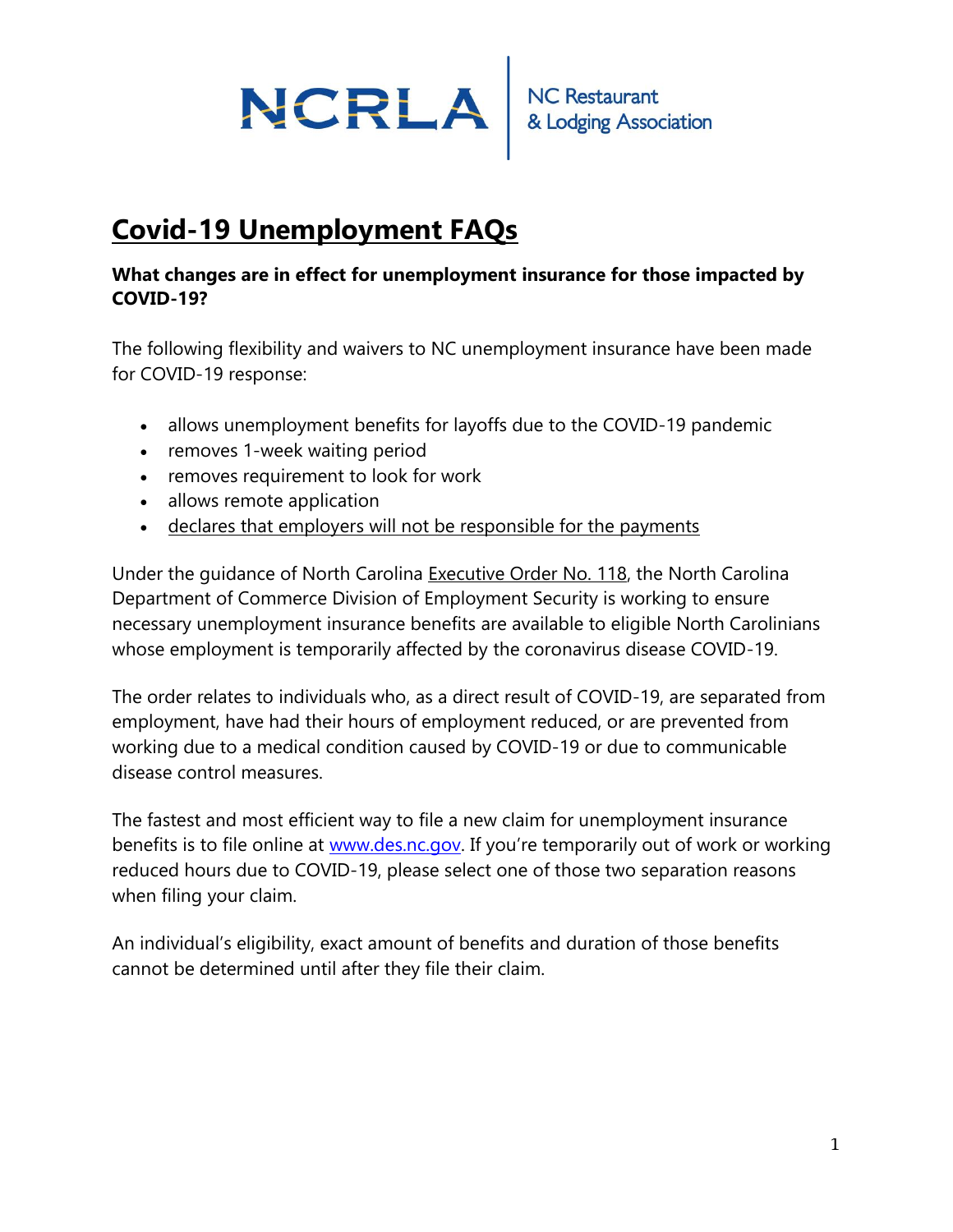

#### **Q. What if I am temporarily laid off work because business has slowed down as a result of COVID-19?**

A. If you are laid off work temporarily or if your hours are reduced due to a business slowdown or a lack of demand as a result of COVID-19, you may be able to receive unemployment benefits. In order to determine eligibility, you must first apply for unemployment. If you're temporarily out of work or working reduced hours due to COVID-19, select one of those two separation reasons when filing your claim.

#### **Q. What if my employer goes out of business as a result of COVID-19?**

A. You may be eligible for unemployment benefits if you're laid off. If you're out of work due to COVID-19, indicate that while filing your claim.

#### **Q. My employer has shut down operations temporarily because an employee is sick, and we have been directed to be isolated or in quarantine as a result of COVID-19. Am I eligible for unemployment benefits?**

A. If you are not receiving payment from your employer, such as paid sick leave or paid time off, you may be eligible for unemployment benefits during this time. If you are laid off work temporarily or if your hours are reduced due to a business slowdown or a lack of demand as a result of COVID-19, you may be able to receive unemployment benefits. In order to determine eligibility, you must first apply for unemployment. If you're temporarily out of work or working reduced hours due to COVID-19, select one of those two separation reasons when filing your claim.

#### **Q. What if I need to take time off work because I contract COVID-19?**

A. The first and best option for employees who need to miss work due to illness is to use their employer-paid time off.

#### **Q. What if I am directed by a medical professional or public health official to quarantine as a result of COVID-19, but I am not sick?**

A. If your employer is not offering paid time off, you should apply for unemployment insurance. If you are laid off work temporarily or if your hours are reduced due to a business slowdown or a lack of demand as a result of COVID-19, you may be able to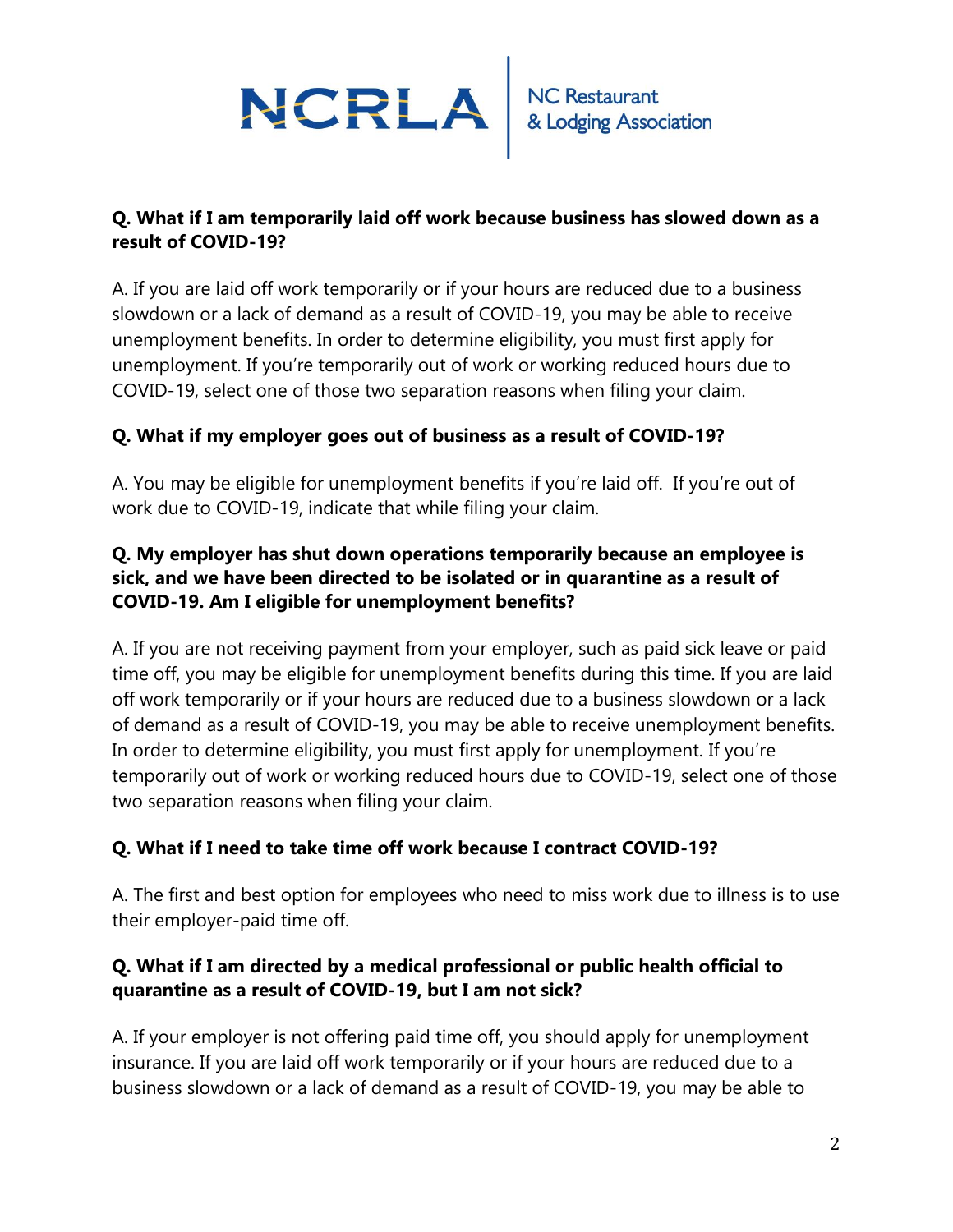

receive unemployment benefits. In order to determine eligibility, you must first apply for unemployment. If you're temporarily out of work or working reduced hours due to COVID-19, please select one of those two separation reasons when filing your claim.

#### **Q. I am a part-time employee. Am I eligible for unemployment?**

A. Anyone can file for unemployment insurance. In order to determine eligibility, you must first apply for unemployment. If you're temporarily out of work or working reduced hours due to COVID-19, please select one of those two separation reasons when filing your claim.

#### **Q. Do I qualify for unemployment benefits if I become seriously ill and I am forced to quit my job as a result of COVID-19?**

A. When filing for unemployment insurance, an employee must provide information about their decision to leave the job. In order to determine eligibility, you must first apply for unemployment.

#### **Q. How am I supposed to meet requirements related to my existing unemployment claim if I am in isolation or quarantine as a result of COVID-19?**

A. Report your activities each week when you file your weekly certification. Further direction will be provided as it becomes available.

#### **Q. Must I still attend a previously scheduled in-person appointment?**

A. No, please contact the unit who scheduled the appointment or our Customer Call Center for other options to complete your appointment.

#### **Q. Do I have to search for work while filing for unemployment?**

A. Further direction will be provided as it becomes available.

#### **Q. How do I file for unemployment insurance?**

A. The fastest and most efficient way to file a new claim is to file online at des.nc.gov. If you don't have access to a computer, you may file over the phone by calling 888-737- 0259.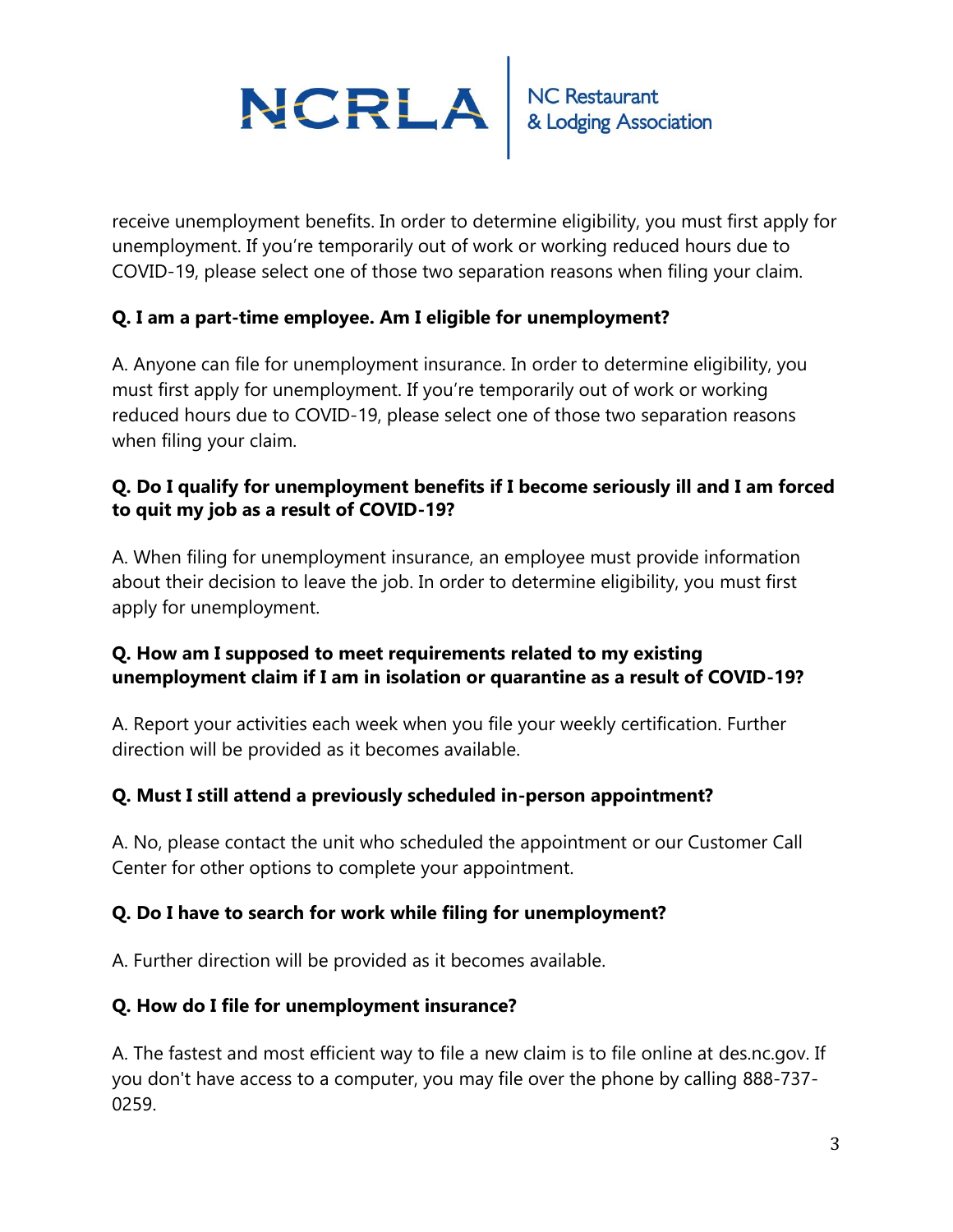# NCRLA RESERVED

## **Before you apply: Here is what you need**

## **All Individuals**

- Your Social Security Number.
- Details from your most recent employer about separation, vacation or severance pay you received, will receive, or are entitled to receive.
- Details regarding any retirement pay (gross monthly amount of pay along with proof).
- Your bank routing number and account number if you would like unemployment payments directly deposited into your bank account. If you do not select direct deposit, payment will be placed on a DES issued debit card.
- Your work history for the past two years (employer name as it appears on your check stub, employer's payroll and physical addresses, telephone number, employment dates, rate of pay and reason for separation from each employer).
	- o **If you're temporarily out of work or working reduced hours due to COVID-19, please select one of those two separation reasons when filing your claim.**

#### **Non-Citizens**

• Your Alien number and expiration date from your Employment Authorization Document.

## **Former Federal Employees**

• Your SF-50 form, SF-8 form, pay stub(s) or W-2 (if you worked in federal employment within the past two years). If this information is unavailable, you may provide it later. Please proceed in filing your claim.

#### **Former Military Personnel**

• Your DD214, Member 4 Copy. If your DD214 is unavailable, you may provide it later. Please proceed in filing your claim.